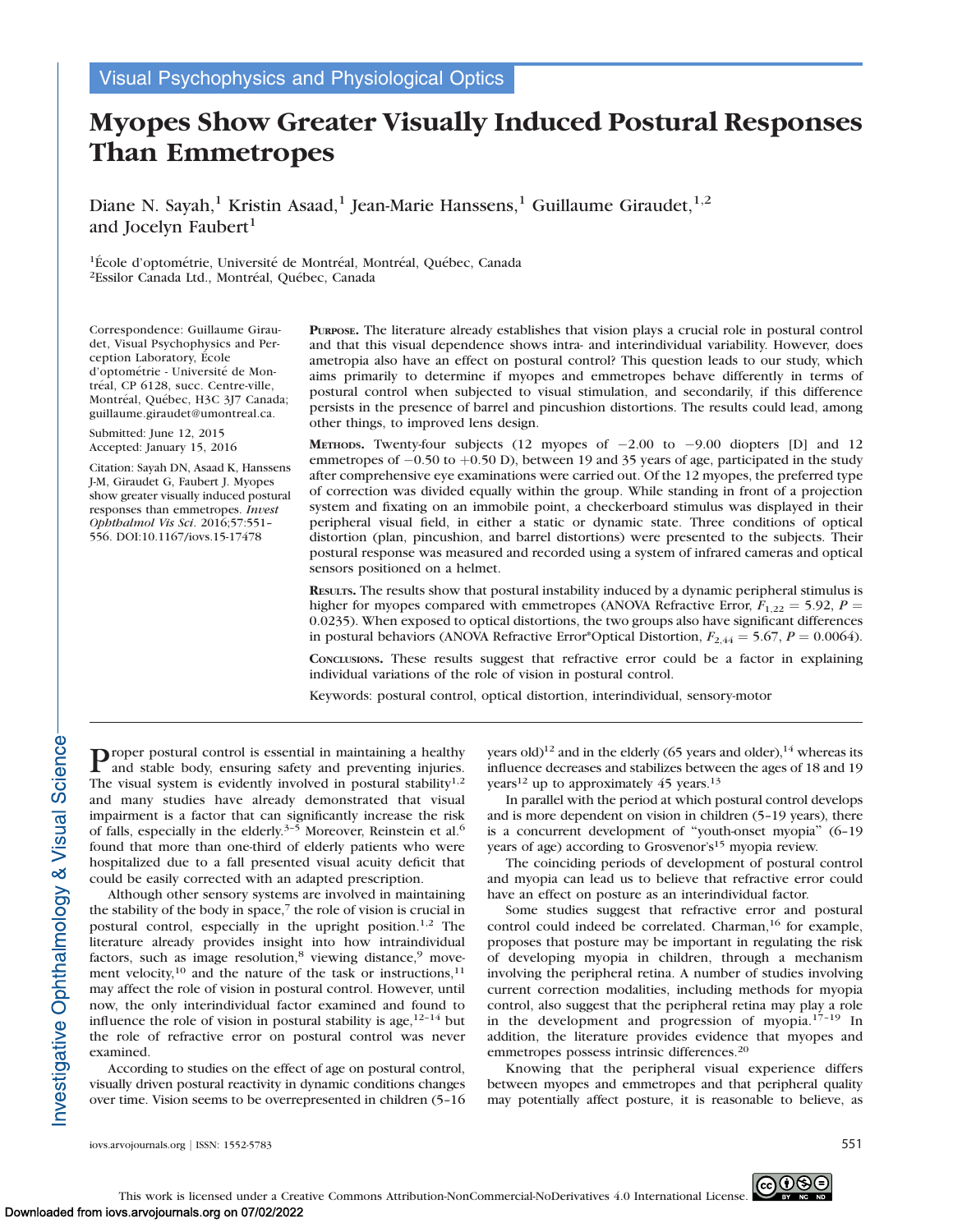

FIGURE 1. Left: Illustration of a subject facing the projection surface and fixating the red target at eye level. Right: Illustration of the stimulated lower visual field during the experiment.

previously mentioned, that refractive error could therefore have an effect on postural control. This leads to the primary objective of this study, which aims to determine if there is a difference in terms of visually induced postural response between myopes and emmetropes, when considering a visual stimulus in motion that is presented in the peripheral visual field.

In youth-onset myopia, changes in refractive error usually occur progressively and must be corrected to provide clear vision. The progression of myopia can expose subjects to blur, whereas spectacles as a correction modality can expose them to distortions. Therefore, myopes also differ from emmetropes from their exposition to blur and distortions. Many studies have evaluated blur and posture and show that a large quantity of blur is required to significantly increase postural instability.8 Although the progression of myopia can sometimes occur rapidly, it is rare for a subject to be undercorrected by multiple diopters, therefore this condition is not representative of the visual exposition of most myopes.

Dynamic distortions, however, are interesting because they are induced by ophthalmic lenses, but not by contact lenses, and because they create a movement of the image in the same or opposite direction as the movement of an ophthalmic lens. Moreover, in our study, most individuals would instantly report a subjective effect on posture when asked to wear distortioninducing spectacles.

Contrarily to blur, very few studies, if any, have looked at optical distortions in isolation from blur and their impact on posture. This leads to the second objective of our study, which is to determine if there is a difference in postural reactivity between myopes and emmetropes when subjected to various optical distortions, mainly barrel and pincushion distortions of approximately  $-10\%$  and  $+10\%$ , respectively.

## **METHODS**

## Stimuli

Stimuli were displayed on a flat opaque projection surface measuring  $90 \times 115$  cm, with a 17-degree inclination. The visual field covered by the screen is of 45 degrees superiorly (the superior portion is the farthest portion from the subject) and 145 degrees inferiorly (the closest portion to the subject). The latter consists of 80% of the total inferior visual field (Fig. 1B). While fixating a red still target placed at eye level in the center of the projection surface (Fig. 1A), a peripheral stimulus consisting of a checkerboard was presented in either a static (stationary) condition, or a dynamic (in motion) condition with a periodic sinusoidal translation movement of amplitude of 15 degrees (Fig. 2). This translation movement could have two directions: anteroposterior (AP) or mediolateral (ML). The black-and-white checkerboard's oscillation frequency was 0.25 Hz, and the projected stimulation had an average luminance of 6.0 cd/m<sup>2</sup>, a spatial resolution of 100 pixels/cm<sup>2</sup>, and a contrast of 0.929 based on Michelson contrast. The experiment was done under low light conditions (10 lux).

## Subjects

Twenty-four subjects participated in this study: 12 emmetropes, including 3 males and 9 females, and 12 myopes, including 4 males and 8 females. Participants were between 19 and 35 years of age, had 20/20 monocular corrected Snellen acuity, no binocular vision disorders, and absence of ocular or systemic disease that could have an impact on balance. Before the study, each participant had to pass a complete eye examination at the university's optometry clinic, which ensured the eligibility of participants as well as all information regarding their refractive error, binocular vision, and general health. The participants were fitted in soft contact lenses under the supervision of an optometrist. Patients with anisometropia or astigmatism greater than 1.00 diopter (D) were excluded. The group of myopes included subjects with ametropia of  $-2.00$  to  $-9.00$  D (mostly between  $-2.00$  and  $-4.50$  D, with only one participant with a -9.00 D myopia), whereas all subjects having a refractive error between  $+0.50$  and  $-0.50$  D were considered in the group of emmetropes. In the group of myopes, 6 subjects were corrected with spectacles and 6 subjects were corrected with contact lenses for more than 50% of the time; however, all 12 subjects were accustomed to both types of correction.

# Experimental Procedure

The research followed the tenets of the Declaration of Helsinki and was approved by the institutional review board. Informed consent was obtained following the presentation of the project, and before testing. The subjects were asked to stand in an upright position facing the prototype, feet touching, without shoes, and with their arms hanging along the sides of their body. A helmet with six optical marker sensors (whose signal was captured by nearby infrared cameras) was placed on



FIGURE 2. Scheme of the checkerboard stimulus and red fixation target presented during the experiment.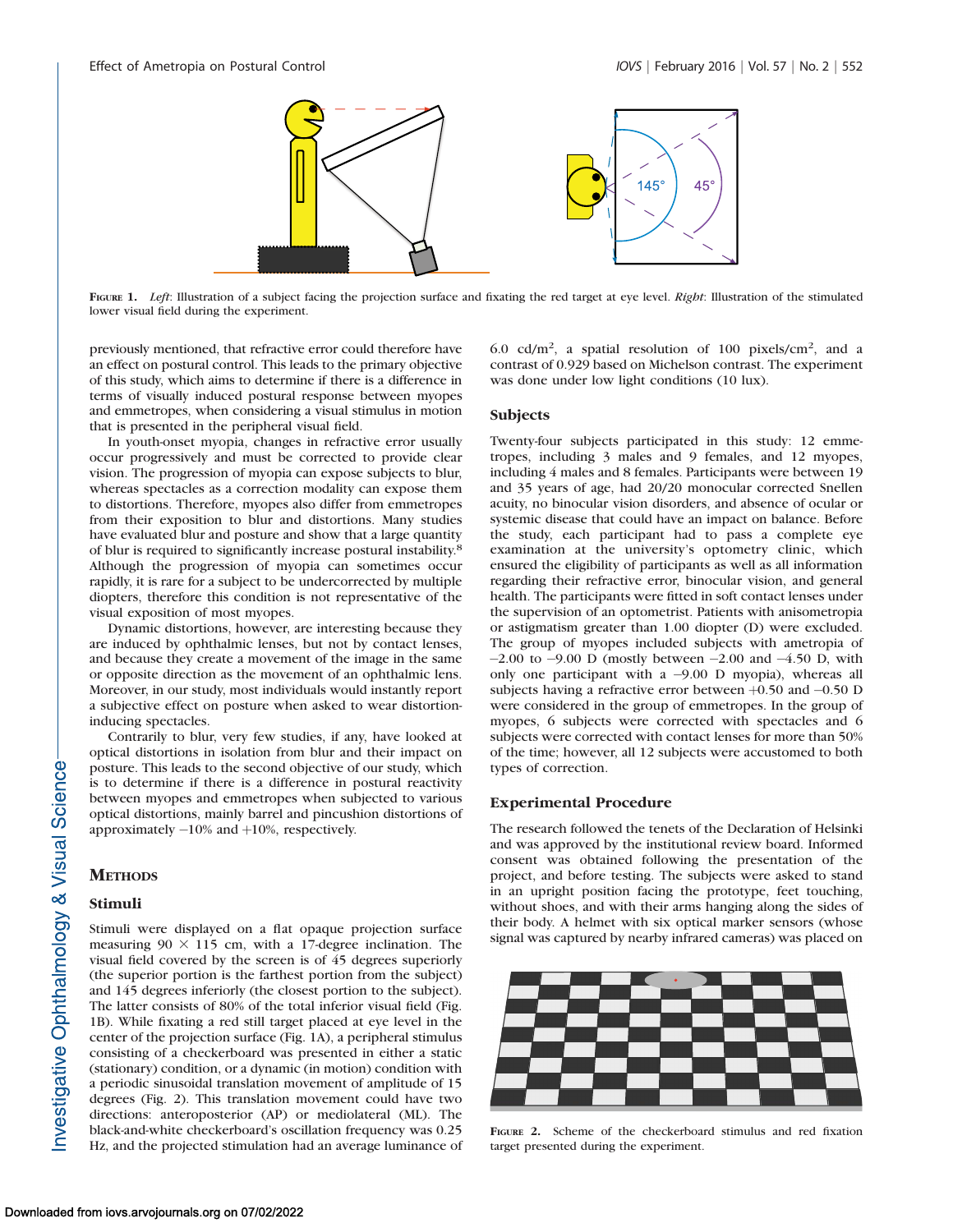

FIGURE 3. Increase in postural instability, expressed in percentage of the dynamic/static stimulus, in function of the direction of motion of the stimuli (AP versus ML) in the plano condition; the error bars represent SEs.

the head, and glasses inducing a set amount of distortion were placed in front of the participant's eyes. The pupillary distance for each participant was measured to allow proper centration of the ophthalmic lenses. Moreover, previous testing with a sample of participants ensured that the frame used in the study allowed an average of 13.75-mm vertex distance. The experiment included three blocks in which the effects of various distortions  $(0\%, +10\%, \text{ and } -10\%)$  were tested in a random order. Each trial lasted 64 seconds and each condition was repeated three times. A pause of a few seconds was established between each trial. Thus, three conditions were repeated three times each and given the preliminary examination; the experiment lasted approximately 1 hour.

Static distortion, or magnification, is expressed as a percentage, which characterizes the entire surface of a lens. Both barrel  $(-10%)$  and pincushion  $(+10%)$  distortions, which were induced in this experiment, result in a change of magnification of the perceived image. $21$  The power of the lenses producing the required amount of distortion (D) was determined by using the following equation:

$$
D=100(W-w)/w
$$

 $W$  is the real angular magnification of peripheral rays, and  $w$  is the paraxial angular magnification, such as:

$$
W = b'/b \quad \text{ and } \quad w = \frac{1}{(1 - t/n \cdot D_1) \cdot (1 - z \cdot F'_f)},
$$

where  $t$  is the central thickness of the lens,  $n$  the refractive index,  $D_1$  the front surface power,  $z$  the distance between the back surface of the lens and the entrance pupil, and  $F_f$  the back vertex power.

In the context of this experiment, the power of the best form ophthalmic lenses inducing a  $+10\%$  distortion was calculated to be  $+4.00$  D, whereas the power of the lenses inducing a  $-10\%$  distortion was  $-7.00$  D. To keep the stimulus in focus and provide 20/20 vision during the experiment, the dioptric power of the ophthalmic lenses as well as the subject's refractive errors were corrected through carefully chosen contact lenses. The power of the contact lenses considered a 13.75-mm vertex distance and was compensated for it.

# Data Analysis

Two within-subject (direction of motion; optical distortion) and one between-subject (refractive error) independent variables were considered. The postural perturbations to the various stimuli conditions are quantified by using the velocity root mean squared or VRMS. This is a measure of velocity indicating the total body displacement in the horizontal plane (AP ''z-axis'' and ML displacements ''x-axis'') in meters per second.14,22,23

The data analysis for postural instability is expressed as a ratio of the global postural reactivity in dynamic conditions over the reactivity in static conditions for each subject. Knowing that postural reactivity varies from one individual to another, this method of comparison allows using participants as their own control. Thus, the results, which are expressed as a percentage of the increase in instability, reflect the effects of the dynamic stimulus on postural stability.

## **RESULTS**

Three-way repeated-measures ANOVA was conducted with optical distortion (plano,  $+10\%$ ,  $-10\%$ ) and movement direction (AP and ML) as within-subject variables and refractive error (emmetropes and myopes) as between-subject variable. The results showed that global postural instability induced by visual movement was significantly higher for myopes than emmetropes (ANOVA Refractive Error,  $F_{1,22} = 5.92$ ,  $P =$ 0.0235). This disparity in postural reactions between both groups was not different when stimuli moved in AP and ML directions (ANOVA Refractive Error\*Movement Direction,  $F_{1,22}$  $= 0.14$ ,  $P = 0.7157$ ) (Fig. 3). The average VRMS in static condition was  $0.0139$  m/s (SD = 0.0055) for myopes and  $0.0128$  m/s (SD = 0.0038) for emmetropes. When the dynamic stimulus was shown, postural reactivity increased and the VRMS values for AP and ML translation were of 0.0182 m/s (SD  $= 0.0058$ ) and 0.0173 m/s (SD  $= 0.005$ ), respectively, for myopes and 0.0138 m/s (SD = 0.0045) and 0.0145 m/s (SD = 0.0049) for emmetropes.

In the following figures (Figs. 3, 4), postural instability for each subject is expressed as a ratio of their reactivity in dynamic conditions over their reactivity in static conditions. Therefore, a higher percentage of postural instability signifies that the subject is more reactive, from a postural point of view, in the dynamic condition than in the static condition.

Overall postural stability did not change when optical distortions were added to the visual stimulation (ANOVA Optical Distortion,  $F_{2,44} = 1.73$ ,  $P = 0.1897$ ); however, the interaction between Refractive Error and Optical Distortion factors was significant ( $F_{2,44} = 5.67$ ,  $P = 0.0064$ ).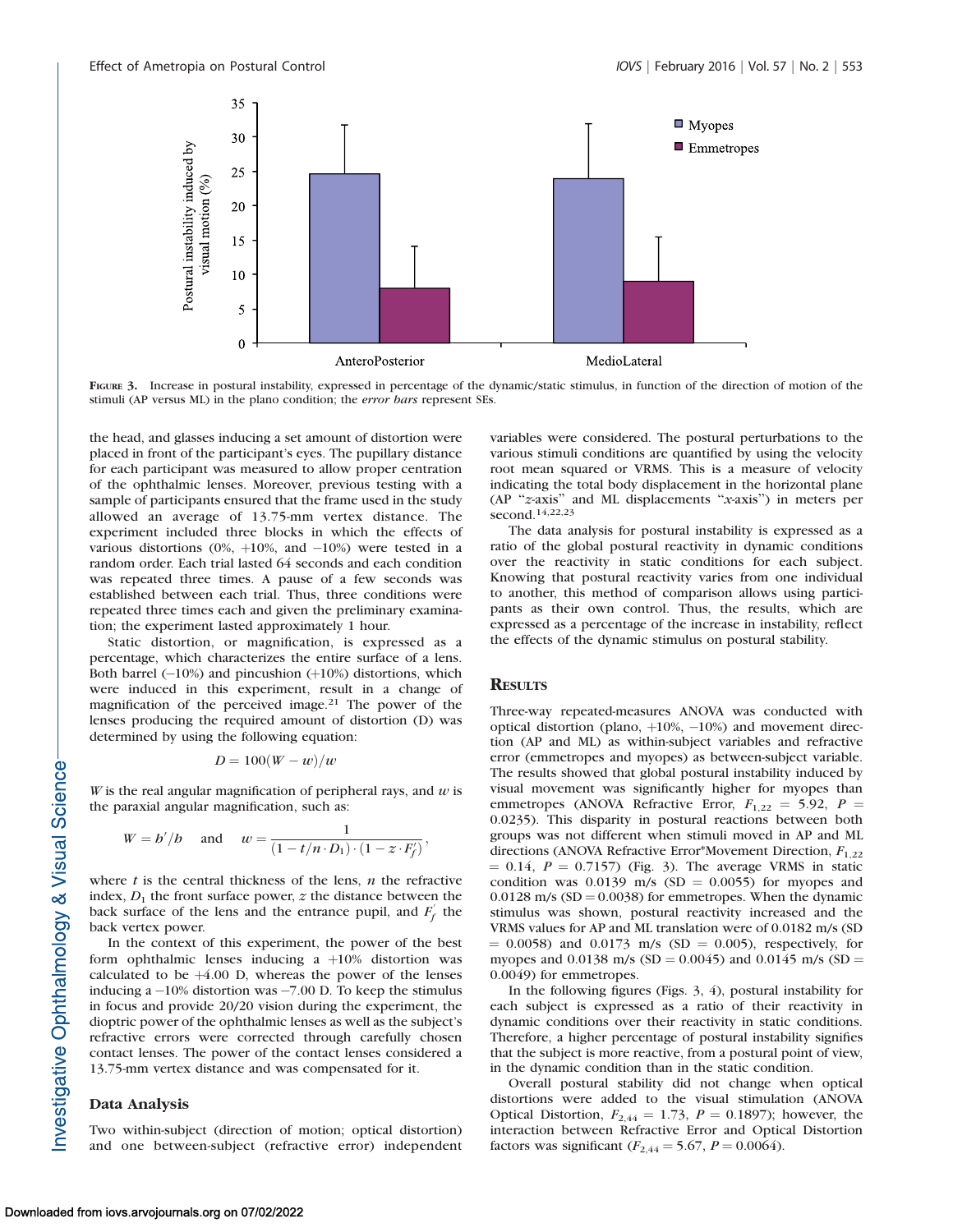

FIGURE 4. Increase in postural instability, expressed in percentage of the dynamic/static stimulus, in function of the spectacle-induced optical distortions (0, +10%, and -10%); the error bars represent SEs and the stars represent significant differences obtained with post hoc Fisher test.

The results suggested that the posture of myopes was more affected by visual movement than the posture of emmetropes in both plano and  $-10\%$  conditions; however, this relative difference in postural instability between both groups changed when they were exposed to the optical distortion of  $+10%$  (Fig. 4).

# **DISCUSSION**

The results of the present study represent novel information with regard to the specific effects of refractive error on postural control. The global postural response induced by a moving visual stimulus presented in the peripheral visual field was indeed more pronounced for the myope versus the emmetrope group.

This result might be explained by the differences in eye shape and properties of the peripheral retina between myopes and emmetropes. Indeed, the literature provides evidence that the peripheral retina plays a role in the development of myopia, $17-19$  but also that it is involved in visually induced postural control.

When exposed to peripheral visual stimulation, posture control differs in children as compared with young adults.<sup>16</sup>

The visually induced postural responses of myopes and emmetropes also could be different because of different developmental conditions. Numerous studies indicate that the visual system develops over multiple sensitive periods.<sup>24</sup> Although many aspects of vision are developed before the age of 6, such as orientation, spatial frequency, and contrast perception, many others develop later. This subsequent period is of interest because the development of motion sensitivity and visuo-postural interactions continue during this stage. According to Greffou et al.,<sup>12</sup> visually dependent postural control continues to change up to 16 years of age and even later for some conditions. ''Youth-onset myopia,'' as defined by Grosvenor,<sup>15</sup> falls within the same age bracket. The concomitance of these two periods, namely of postural control and of myopia onset, suggests the interesting hypothesis that posture and refractive error could be associated.

Some studies have already indicated that exposure to blur, as experienced in myopes, could lead to improved performance in blurry conditions.<sup>25</sup> Giraudet and Azavant<sup>26</sup> also showed that myopes had better abilities for localizing targets in briefly displayed blurred images. Myopes were more efficient than emmetropes for using contextual information provided by the surrounding scenes. More recently, Giraudet and Faubert $27$ 

suggested that differences between myopes and emmetropes also could be evident in visual functions other than spatial resolution. They reported enhanced dynamic visual acuity as well as decreased motion sensitivity thresholds for myopes. These studies suggest that myopes and emmetropes show dissimilar behaviors, including visual perception processing differences, which could be related to alternate developments and visual history. Therefore, myopes, who have a greater sensitivity to dynamic stimuli, also could have greater visually induced postural reactions to dynamic stimuli than emmetropes.

The results of our experiment show for the first time that there is a difference between myopes and emmetropes in terms of postural response induced by a peripheral stimulus in motion. Our study does not, however, determine the exact origin of this difference. To link it to developmental changes of the postural control system, a longitudinal study would have to be led to measure the visuo-postural interaction as the myopia progresses over the childhood and teenage years. Similarly, to investigate the anatomical hypothesis, the study should include precise measurements of anatomical characteristics of the eyes of the subjects and determine the properties of the images as they are projected on the retina and thus perceived by the observers.

The second part of the experiment, which consisted of inducing barrel and pincushion distortions and measuring postural reactivity, was also never previously tested, and very few studies, if any, are available on the subject. Morgan<sup>28</sup> defines optical distortions as monochromatic aberrations that affect the proportions of an image without changing its focus. These aberrations, which are expressed as a percentage and characterize the entire surface of a lens, result in a stretching or magnification of the perceived image, especially noticeable when looking through the periphery of a lens. Because a contact lens is placed on the ocular surface, the optical axis remains aligned with the visual axis of the wearer in all viewing directions, resulting in minimal distortion. According to Bennett and Rabbetts,<sup>29</sup> this contact lens-induced amount of distortion should vary from ''approximately 1% to no more than 2%,'' rendering the values of 10% used in our experiment approximate. Optical distortions can vary depending on the parameters of ophthalmic lenses (power, front and back curvature, thickness, and refractive index), as well as their adjustment on the wearer (e.g., distance from the eye). Negative lenses, usually worn by myopes, induce a negative or barrel distortion (Fig. 5), and although the perceived field of vision through the lens is larger, the size of the image seems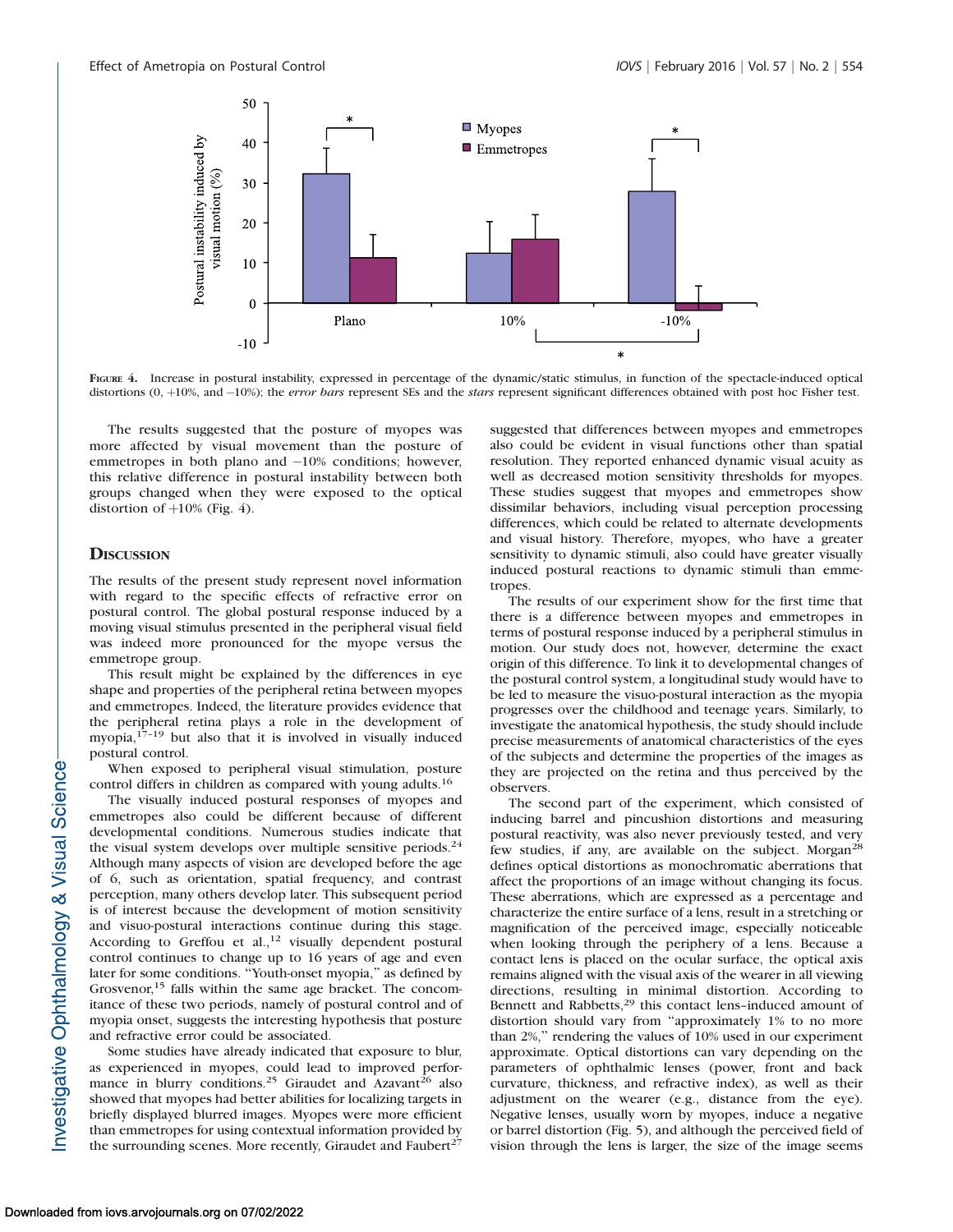

FIGURE 5. Illustration showing types of distortions (barrel or pincushion) and direction of displacement of the image (direct or indirect, respectively) for both types of induced distortions.

smaller. These lenses also generate a direct displacement of the image when the wearer rotates his or her head while fixating a stationary target; this means that the image seems to move in the same direction as the head rotation.<sup>29</sup> On the contrary, positive lenses, which can correct hyperopia, induce a positive or pincushion distortion (Fig. 5), and show an enlarged image of the object and a smaller field of vision. The displacement of the image in this case is indirect; it is made in the direction opposite to the head rotation.30,31 These elements mean that the velocity of the movement of the stimulus seems reduced for negative lenses and increased for positive lenses. This can result in a different visual perception of motion for both lenses and consequently modify the body's postural response to the stimulus.

Our results showed that  $-10\%$  distortion followed the same trend as for the plano condition; the postural control of myopes exhibited more instability compared with emmetropes. However, the results for the  $+10\%$  distortion condition do not correspond with what was expected. For emmetropes, an increase in postural instability is detected when compared with the condition of  $-10\%$  distortion. This could be explained by the characteristics of positive lenses, which increase the amplitude of the movement and cause an indirect displacement of the image when the head moves. Although this visual disturbance is unusual for emmetropes, it did not significantly alter the average postural behavior of this population compared with the condition of 0% distortion. For myopes, the condition of  $+10\%$  distortion represents the opposite of their visual habits. Considering the opposing characteristics of  $+10%$  distortions and  $-10%$  distortions, we would expect myopes to exhibit even more postural reactivity; however, although our data do not show statistical differences between the groups, myopes tended to adopt a rigidity behavior toward a body-stiffening strategy rather than an increased instability to limit the oscillations and risk of falling. This rigidification strategy has been described in the literature as a strategy that can be adopted when ''risky'' situations take place and can indicate a tighter anticipatory neuromuscular control of posture.<sup>32</sup>

One possible explanation for the adoption of the difference in postural strategy shown by myopes is perhaps that the changes induced in the  $+10%$  condition are so unusual to myopes that, if they were not reined in, would produce high levels of oscillations and a risk of falling. However, because both myopes and emmetropes are unaccustomed to positive distortions, the same kind of postural behavior should be expected from both groups. An alternative explanation could then involve anatomical variations between myopic and emmetropic eyes, including longer axial lengths and different peripheral retinal shapes in myopic eyes, which could amplify the perception of distortions and consequently generate a different postural strategy in myopes.

Following this reasoning, this could indicate that distortions in the peripheral retina are amplified for myopes due to a longer axial length and different retinal shape compared with emmetropes.

As mentioned previously, the evaluation of this hypothesis would require precise measurements of ocular anatomical characteristics of the participants. This constitutes a limitation of our study, as these values were not measured in this experiment. Further studies are necessary to confirm the exact mechanism by which the postural strategy is adopted in myopes when positive distortions are presented. Despite the small variation in the exact amount of distortion induced due to the contact lenses, the gross amount of distortion induced remains close to the desired 10% value and the quantity of distortion induced remains significant to give a global idea of the effect of barrel and pincushion distortions on posture. Therefore, sufficient evidence remains to clearly indicate that there is a difference in the postural behavior of myopes and emmetropes in all conditions tested in this experiment.

# **CONCLUSIONS**

The results of the present study demonstrate that visually induced postural reactivity differs according to ametropia. Myopes exhibit more postural instability than emmetropes